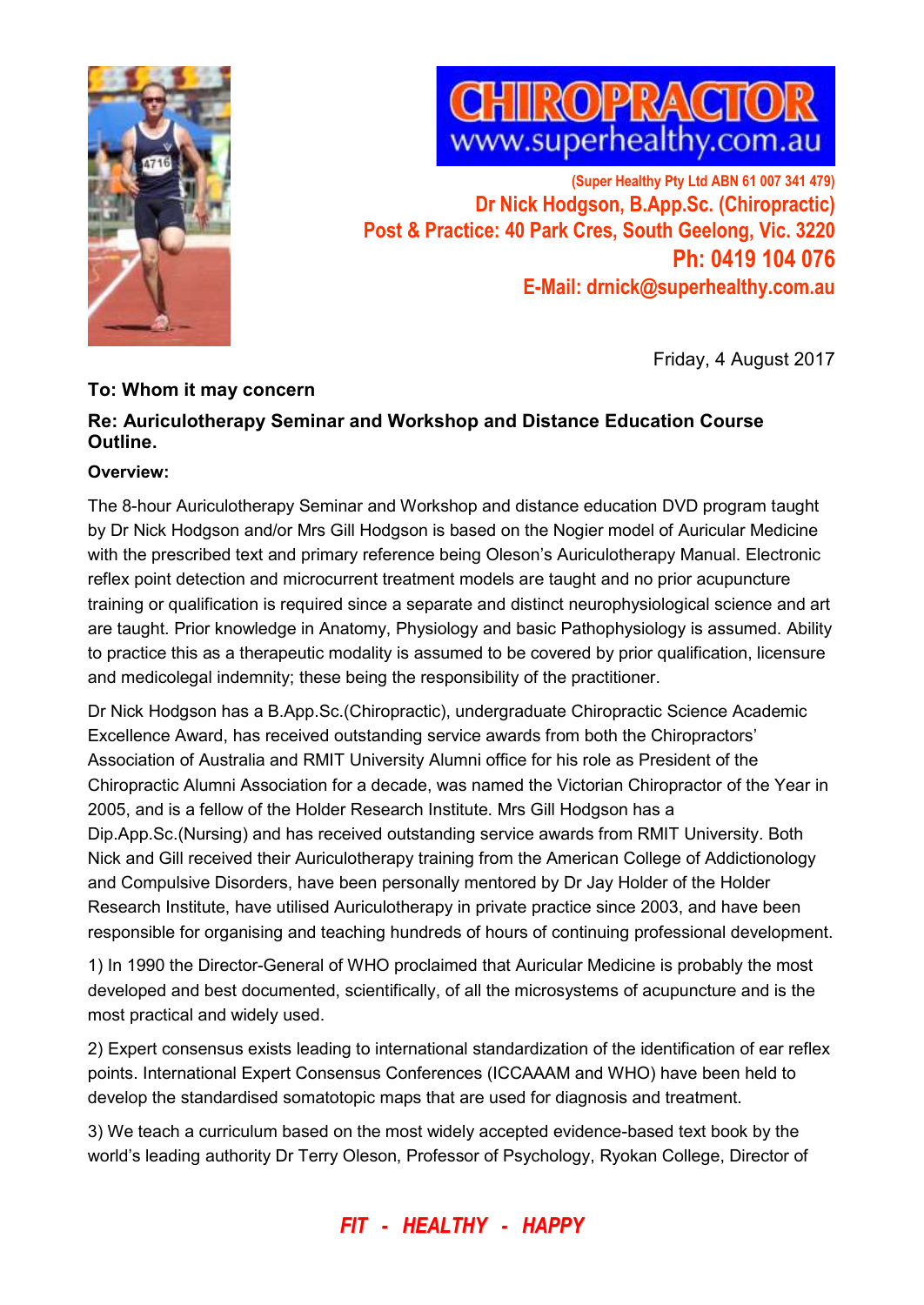Doctoral Studies, Emperor's College of Traditional Oriental Medicine – Auriculotherapy Manual: Chinese and Western Systems of Ear Acupuncture – Fourth Edition.

4) We teach a neurophysiological model utilising skin conductivity detection diagnosis (Galvanic Skin Response) and microcurrent therapy to remove any need for prior training in acupuncture or needle sticking and to maximize the diagnostic and treatment accuracy.

5) Research studies in China and the USA verified the scientific accuracy of auricular diagnosis. In China the ear points of over 2,000 patients were assessed recording which points correlated with certain diseases and which ear points lead to reduction of medical symptoms. At UCLA 75.2% accuracy was achieved in correctly diagnosing the location of the musculoskeletal pain problems.

6) The ear reflex point to cerebral cortex reflex relationship has been proven utilizing functional MRI.

7) The positive effects of Auricular medicine for pain perception and altering autonomic activity is highly documented and I would say proven beyond scientific doubt.

8) There have been numerous scientific studies of every level of evidence base demonstrating positive clinical outcomes from Auriculotherapy.

### **Course Outline:**

20 Mins: Overview and History of Auriculotherapy.

30 Mins: Anatomy of the Ear.

60 Mins: Location and function of Master points.

20 Mins: Inverted "Fetus" (Homunculus) Somotatotype of the Ear.

20 Mins: Relationship of the ear to the brain and nervous system.

20 Mins: Neurophysiological and other models of Auriculotherapy.

20 Mins: Comparison of French and Chinese points, discussion of Nogier phases.

60 Mins: Ear points and treatment for: Musculoskeletal, internal organs, neuroendocrine system, head and face, nervous system, sensory system, master points, functional points, vertebral column points.

120 Mins: Practical Sessions: Use of Miro-current Instruments; location of master points; and diagnosis of active points.

30 Mins: Subluxation location and diagnosis, advanced clinical approaches, contraindications, general treatment plans.

30 Mins: Specific treatment plans. Pain, Addictions, Psychological Disorders, Body/Mind.

30 Mins: Using the identification of active reflex points to interpret and predict signs and symptoms.

20 Mins: Communication skills and techniques to explain and educate clients about the benefits and reasons for Auriculotherapy – metaphors, imagery, narratives and scripts to better explain Auriculotherapy.

### **Rationale outlining why the activity is proposed:**

To teach and train participants Auriculotherapy, an electrotherapeutic modality which utilises analysis and stimulation of the surface of the Auricle of the external ear for the diagnosis and

## *FIT - HEALTHY - HAPPY*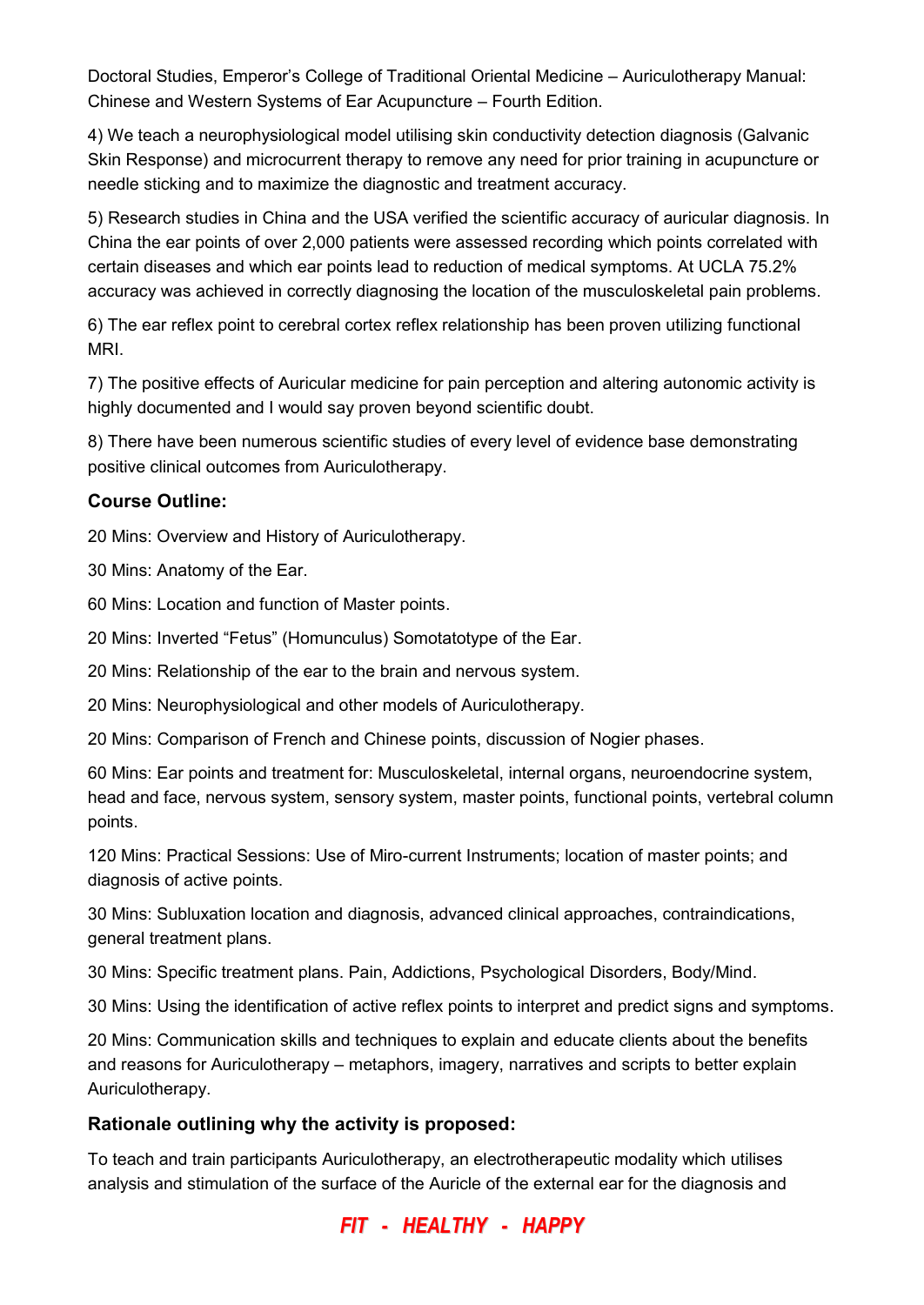treatment of health conditions in other parts of the body and which is not currently available as an undergraduate program.

### **Learning objectives and outcomes:**

To teach, train and observe practical competency in the anatomy, neurophysiology, history, hypotheses, somatotopic maps, master points, clinical applications of Auriculotherapy and practical use of an electrotherapeutic modality to locate and treat active reflex points.

Distance Education registrants must complete an exam paper with 75% pass mark to attain certificate of completion.

### **Activity materials:**

- Powerpoint presentations.
- Training manual.
- Ear models and somatotopic charts.
- Prescribed textbook
- Treatment tables
- Micro-current Instruments.
- Distance Education PDFs of notes and multiple choice examination to be completed.

### **Follow up process for participants, should they encounter any problems/questions:**

Ongoing email support, periodical email and print newsletters, web-site updated with any new research and professional publications, web-site blog updates.

### **CCEA competencies:**

#### Health care system interaction = 0.5 Hours

2.1: Discuss the uses and applications of Auriculotherapy by varied health professionals.

Registrants are from a diverse range of professions so respectful interaction is observed and encouraged and the presenters adapt the program, content and case examples to foster effective inter-professional communication and understanding.

#### Patient Assessment = 2.5 Hours

6.1: Refining, directing and modifying history taking based on investigation of the ear reflex points using the micro-current device detection mode and knowledge of the somatotopic system.

6.2: Refining, directing and modifying general physical examination based on investigation of the ear reflex points using the micro-current device detection mode and knowledge of the somatotopic system.

6.3A: Discussion, demonstration and workshop of accurate, thorough, skilful and comfortable examination of the somatotopic system on the auricle based on the standardised European and Chinese reflex models. (The distance education format includes additional video material).

Examples of clinical notes are presented.

# *FIT - HEALTHY - HAPPY*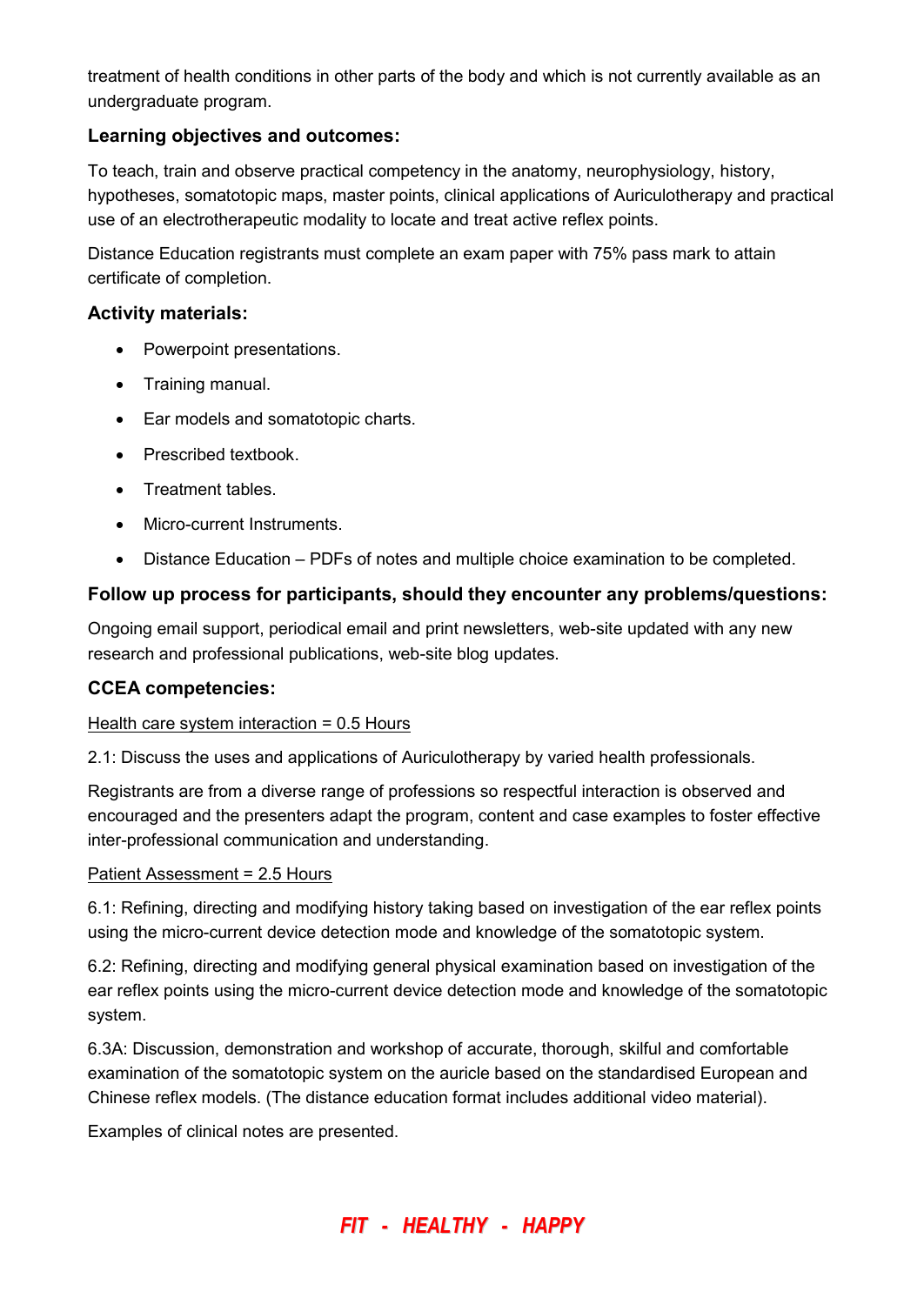6.5: Refining, directing and modifying laboratory pathology procedures based on differential diagnosis of the active ear reflex points using the micro-current device detection mode and knowledge of the somatotopic system.

#### Diagnostic decision making = 2.0 Hours

7.1: Anatomy of the Auricle is taught.

Distribution of the Master Points is taught, demonstrated and workshopped.

Distribution of the somatotopic model of ear reflex is taught, demonstrated and workshopped.

The neurophysiological models of the somatotopic ear reflex system is discussed and illustrated.

Different systems of diagnosis are discussed: Using clinical history and physical examination to direct examination of the ear, versus examining the ear for active reflex points and using this as basis to direct history, examination and treatment.

Recording points and monitoring number, severity and distribution of active reflex points is discussed as means to monitoring progress and prognosis.

Recommendations for how to communicate positive auricular findings are made.

7.2: Discussion of ethical and professional means to refer and recommend further investigation is discussed.

Rationale for commencing or continuing Auriculotherapy while further investigations or second opinions are sought is discussed.

#### Planning of patient care = 0.5 Hours

8.1: Discussion of correlation of history, examination and auricular assessment in terms of prioritising which points should be treated.

Contraindications to Auriculotherapy are discussed.

8.2: Discussion of palliative versus restorative effects of Auriculotherapy are discussed.

#### Implementation of care = 2.0 Hours

9.1: Methods to communicate the diagnostic and therapeutic models of Auriculotherapy to the patient are discussed.

9.6: Techniques to minimise patient discomfort during examination and treatment are discussed, demonstrated and workshopped.

9.7: Use of Auriculotherapy in crisis care is discussed.

9.8: Use of Auriculotherapy diagnostic analysis to determine level and side of Subluxation is taught, demonstrated and workshopped.

9.9: Neurophysiological models for how Auriculotherapy can relieve pain and alter physiological functions are discussed.

Use of a microcurent electrotherapeutic device for treating active reflex points is taught, demonstrated and workshopped. (The distance education format includes additional video material).

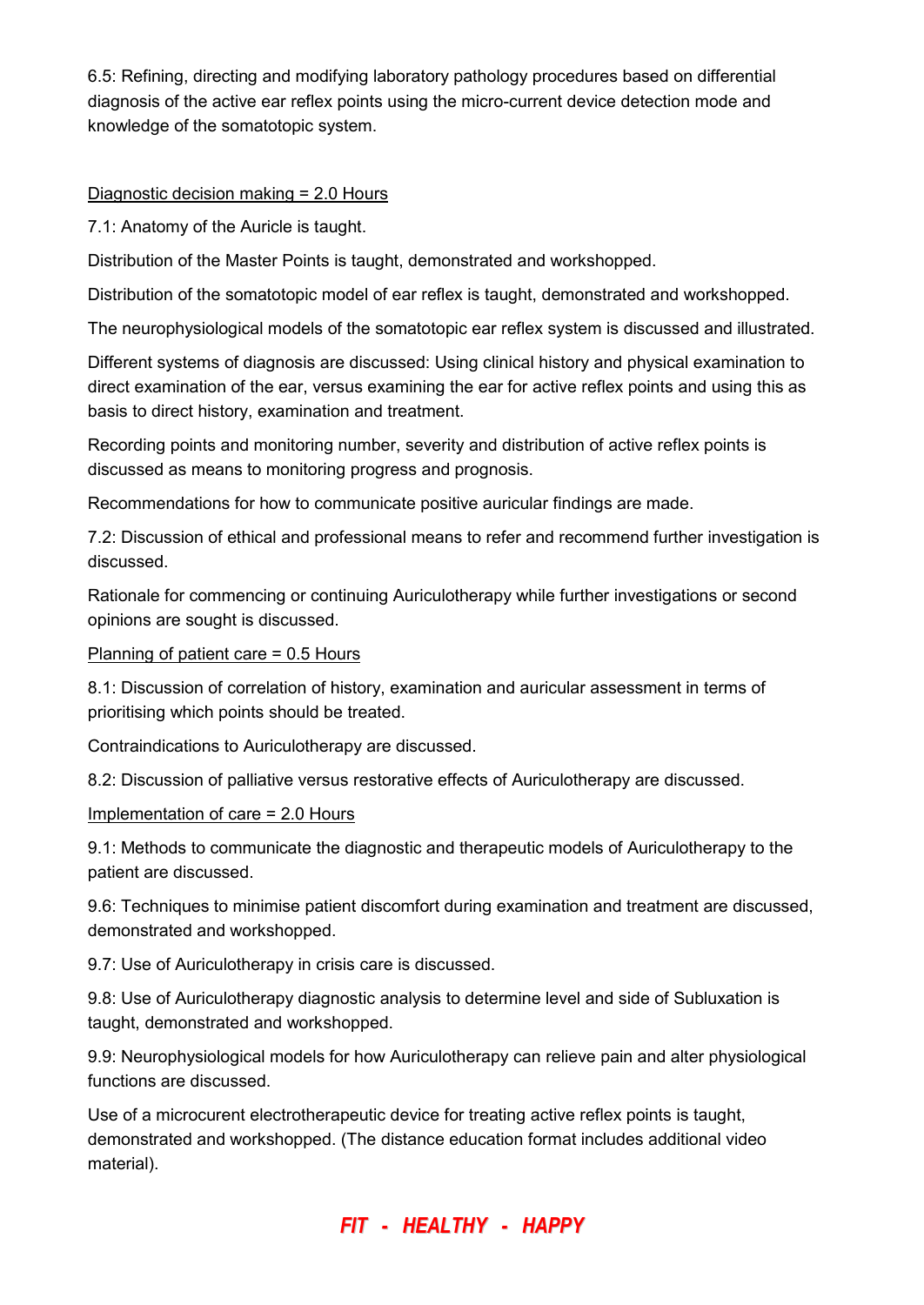Timing of stimulation and hertz frequency selection is taught, demonstrated and workshopped.

Uses of Auriculotherapy as an adjunct to chiropractic adjustments, or as a stand-alone therapy are discussed.

Discuss applications for Auriculotherapy for pain management, psychological affects, compulsive and addictive disorders, body-mind therapy, neuroendocrine disorders and organic dysfunction.

9.10 Guidelines for monitoring response to care and changes in active reflex point severity and distribution are discussed.

Examples of clinical notes and recording responses to care are illustrated.

### Professional scientific development = 0.5 Hours

11.1: Scientific bibliography is presented.

Recommendations for search terms for related research is offered.

Suggestions for recording responses to care for the use of writing up case studies are illustrated.

## **How the program promotes participant interaction and participation and how the content relates to the chiropractors' professional practice:**

- The seminar is presented in an interactive fashion and questions are encouraged throughout the program.
- Seminar notes are provided with spaces for participant notes to be added.
- Demonstrations are conducted in an interactive fashion.
- Hands-on workshop with close supervision are regularly conducted throughout the program. (The distance education format includes additional video material).
- The entire program is directed towards improved patient encounters and outcomes.
- Auriculotherapy offers a modality that can expand and improve a practitioner's diagnostic skills, and add on an effective treatment modality that can be used on all clients or selected clients depending on the practitioner's clinical preference.

## **Standard of achievement:**

1) 100% attendance in all training sessions at the program.

2) Presenter observing proficiency in the practical components of the teaching during the workshop sessions.

3) Demonstration of comprehension by the quality of notes taken in training manual.

4) Distance Education format – Satisfactory completion of follow-up multiple choice exam upon completion of DVD program. (75% pass mark)

Be Well,

laccion

Dr Nick Hodgson,